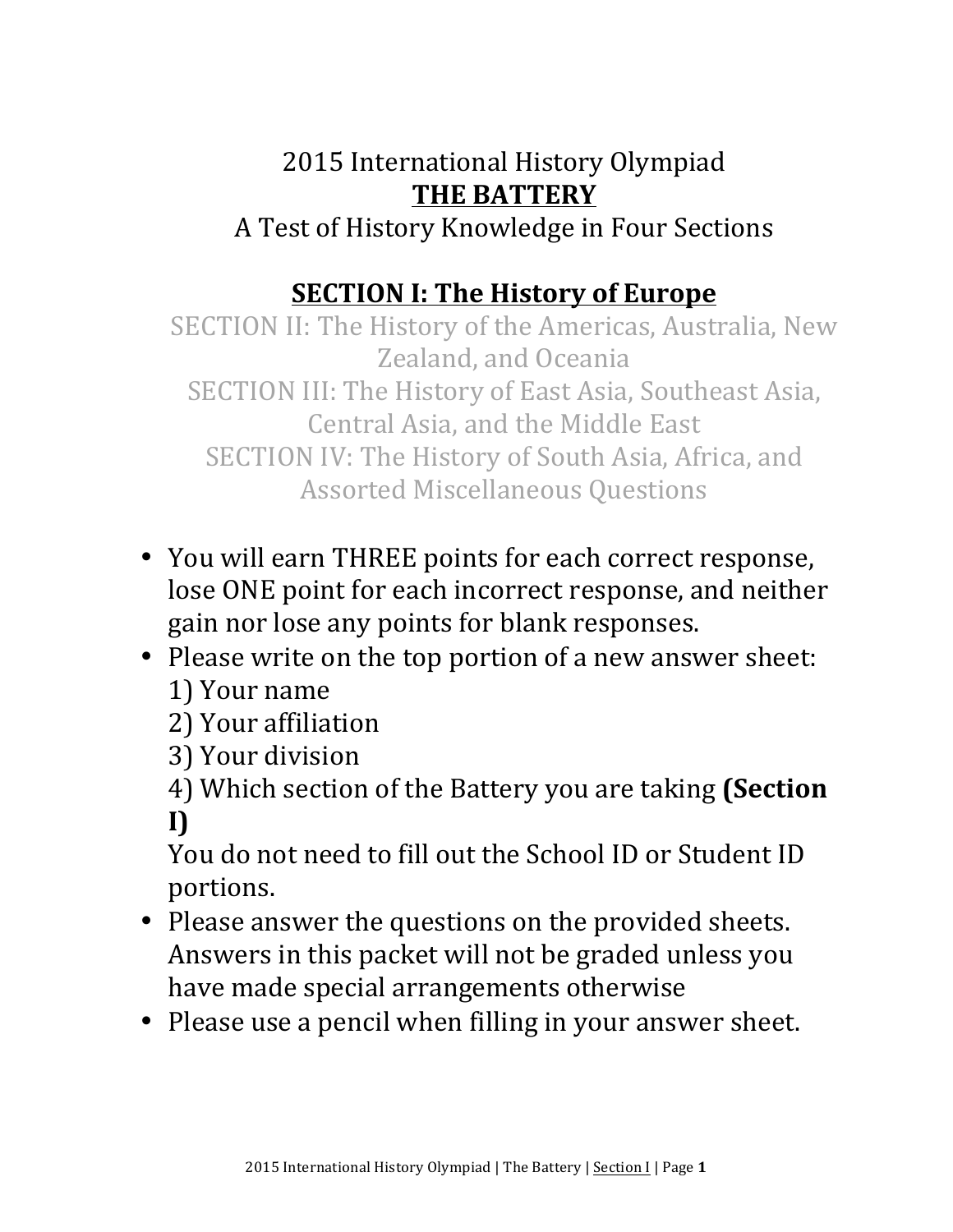## PART I: The History of Europe

1. The Greek poet Pindar is best known for writing poems on what topic? a) Romantic love b) Athletic accomplishments c) Wine d) Death 2. Which Roman Emperor began the tetrarchy, issued the *Edict on Maximum Prices*, and started the final Roman persecution of Christians before retiring to grow cabbages? a) Diocletian b) Galba c) Nero d) Galerius 3. The Greek phalanx was defeated by which more flexible Roman unit at the battles of Pydna and Cynoscephalae? a) Centuria b) Turma c) Contubernium d) Maniple 4. Which of these modern cities was NOT originally founded as a Greek colony? a) Marseille b) Syracuse c) Istanbul d) Tirana 5. At which battle did Julius Caesar defeat and capture Vercingetorix, effectively ending the Gallic Wars? a) Placentia b) Alesia c) Caudine Forks d) Carrhae 6. Which ancient kingdom was unified in 202 BCE when Massinissa defeated Syphax, and later went to war with Rome under the leadership of Jugurtha? a) Numidia b) Carthage c) Illyria d) Pontus 7. What is the term for the long-necked vases used by Greeks to store and transport wine? a) Krater b) Pyxis c) Situla d) Amphora 8. Which battle saw Alexander the Great decisively defeat the Achaemenid Persian Empire and gain control of the entirety of Mesopotamia? a) Hydaspes River b) Issus c) Gaugamela d) Tyre 9. What defeat for Rome at the hands of Arminius marked the end of northward expansion for Rome? a) Teutoburg Forest b) Aquae Sexitae c) Adrianople d) Pavia 10. What do the cities of Piraeus and Ostia Antica have in common? a) Both were destroyed by earthquakes b) Both served as popular resorts for the wealthy c) Both were seaports for larger cities nearby d) Both were home to major centers of learning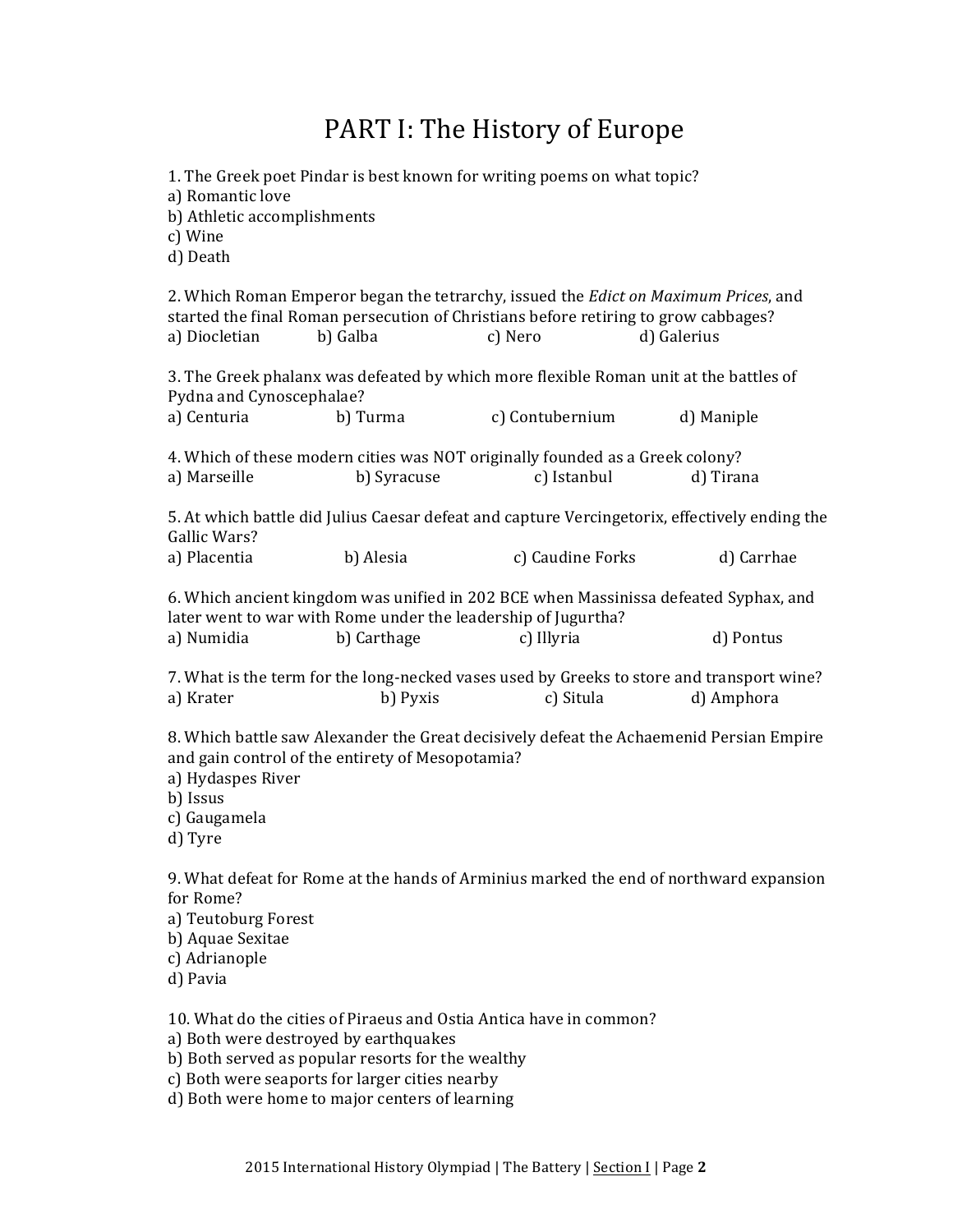| 11. What term refers to an advisory council found in all constitutional Greek poleis?<br>a) Ephor                                                                                                                                                   | b) Boule            | c) Ecclesia    | d) Areopagus                                                                                |
|-----------------------------------------------------------------------------------------------------------------------------------------------------------------------------------------------------------------------------------------------------|---------------------|----------------|---------------------------------------------------------------------------------------------|
| the Roman Republic a record seven times?                                                                                                                                                                                                            |                     |                | 12. Known for his radical military reforms, Gaius Marius served in what highest position of |
| a) Dictator                                                                                                                                                                                                                                         | b) Consul           | c) Tribune     | d) Pontifex Maximus                                                                         |
| 13. Where in Rome would you be most likely to see velites or murmillos?<br>a) The Pantheon<br>b) Fish markets<br>c) Public baths<br>d) The Colosseum                                                                                                |                     |                |                                                                                             |
| 14. Which Athenian general lends his name to a peace which put a temporary stop to the<br>Peloponnesian War?<br>a) Nicias                                                                                                                           | b) Thucydides       | c) Lysander    | d) Demosthenes                                                                              |
|                                                                                                                                                                                                                                                     |                     |                |                                                                                             |
| 15. What name is given to a Greek statue of a woman which also serves as a column?<br>a) Kouroi                                                                                                                                                     | b) Chryselephantine | c) Erechtheion | d) Caryatid                                                                                 |
| 16. Which one of the following was NOT a league of Greek city-states.<br>a) Delian League<br>b) Cortinthian League<br>c) Athenian League<br>d) Hellenic League                                                                                      |                     |                |                                                                                             |
| 17. What was the primary purpose of Rome's Cloaca Maxima?<br>a) A shallow canal to allow small boats into the heart of the city<br>b) A sewer<br>c) A way to transport water into the city's baths<br>d) A pool of water used for religious rituals |                     |                |                                                                                             |
| 18. Which of the following women was NOT an enemy of Rome?<br>a) Thusnelda<br>b) Teuta<br>c) Zenobia<br>d) Boudica                                                                                                                                  |                     |                |                                                                                             |
| 19. Which statesmen is often dubbed "The Father of Athenian Democracy?"<br>a) Solon<br>b) Pericles<br>c) Cleisthenes<br>d) Demosthenes                                                                                                              |                     |                |                                                                                             |
| at what 216 BCE battle?<br>a) Cynoscephalae<br>b) Lake Trasimene<br>c) Cannae<br>d) Zama                                                                                                                                                            |                     |                | 20. Hannibal collected the rings of Roman senators after dealing them a catastrophic defeat |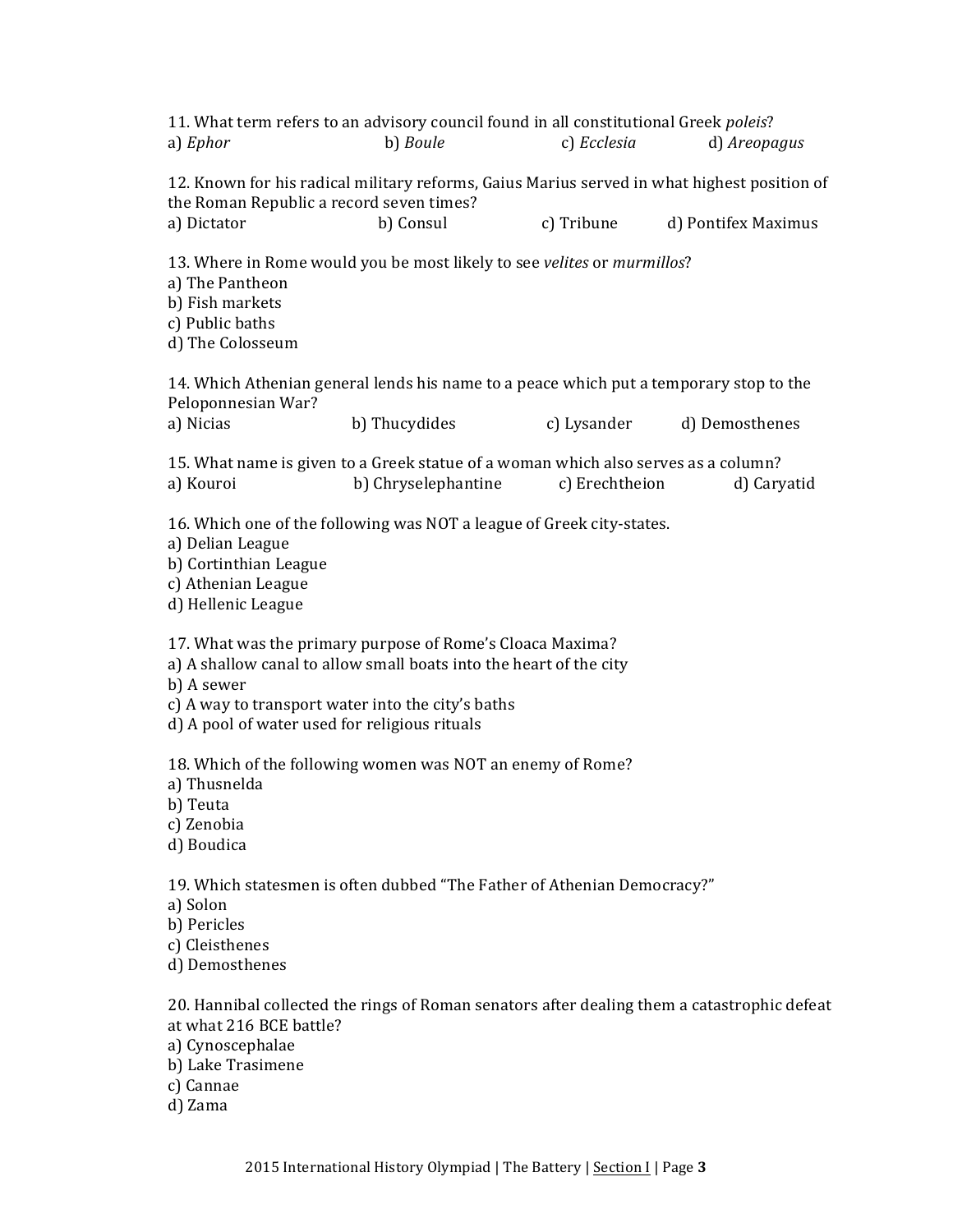21. The end of the Western Roman Empire came in 476 when this man was crowned the first King of Italy.

a) Alaric b) Odoacer c) Genseric d) Theodoric

22. What engagement was the final land battle of the Persian invasion of Greece? a) Thermopylae b) Mycale c) Mantinea d) Plataea

23. Which Greek Cynic philosopher lived in a barrel of onions, wandered the streets with a lantern looking for an honest man, and was idolized by Alexander the Great? a) Plotinus b) Thales c) Diogenes d) Antisthenes

24. What rival of Rome and king of Pontus allegedly built up an immunity to poison, which made him stab himself to avoid being captured by the Romans? a) Mithridates b) Brennus c) Juba d) Boiorix

25. The Dionysia were Ancient Greece's major theatre festival and competition. Which of the following is NOT a true statement about them?

a) It was forbidden to perform plays which had been performed during past festivals b) The original prize for the winner was a goat

c) Competitors traditionally submitted a comedic satyr play to accompany their tragedies

d) Prior to the start of performances, a bull was sacrificed

26. Frederick Barbarossa, Holy Roman Emperor, died while on the Third Crusade in 1190 in what manner?

a) He was shot by an arrow and then developed gangrene in the wound

b) Thrown off his horse in a siege

c) Drowned in a river while trying to reach the Holy Land

d) Starved to death while being held ransom by Saladin

27. The conflict over lay investiture during the Middle Ages was a conflict over:

a) Monarchs naming bishops and abbots independently from the Pope

b) Manors hoarding food grown by serfs during the harvest season

c) An increase in the amount of heretical Christian sects in middle Germany

d) The Catholic Church's propensity to feed bishops first in times of famine

28. Basil II of the Byzantine Empire was nicknamed for his cruelty towards what ethnic group of Eastern Europe?

a) Bulgars b) Slavs (c) Russians d) Moldovans

29. The second phase of the Thirty Years' War was named for what country whose King Christian IV intervened to aid the Bohemian revolt?

a) Sweden b) France c) Denmark d) Norway 

30. What mythical knight of Charlemagne was romanticized in a namesake French "Chanson" for his heroic actions at the Battle of Ronceveaux Pass?

a) Iapetus

b) Ganelon

c) Blancandrin

d) Roland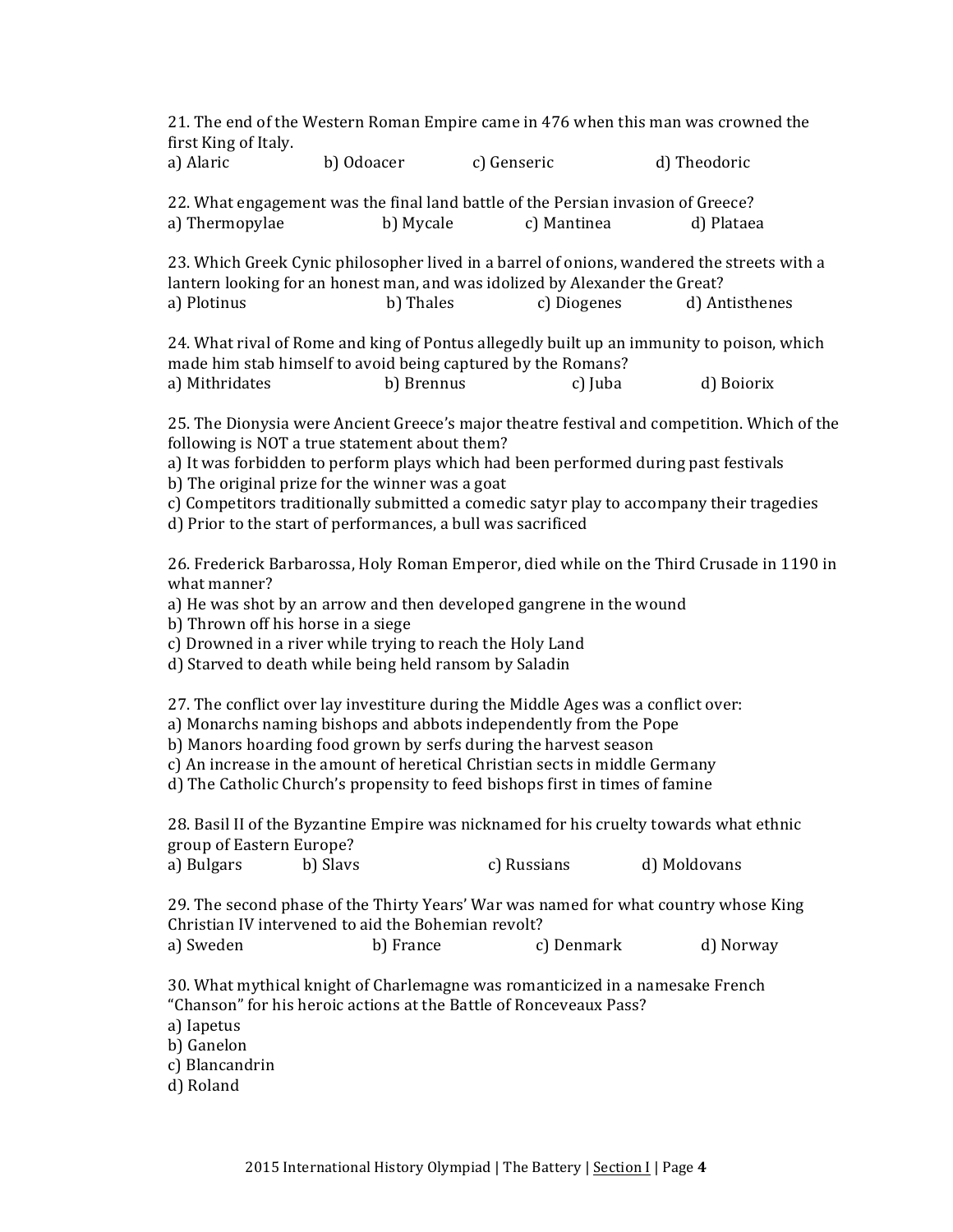31. What Archbishop of Canterbury was killed by knights of Henry II in Canterbury Cathedral in 1170? a) Thomas Becket b) Thomas Cranmer c) Thomas Arundel d) Reginald Pole

32. The mysterious author of *Sir Gawain and the Green Knight*, *Patience*, and *Cleanness* was known as what kind of "Poet", which names another one of his poems? a) Rose b) Chaucer c) Love d) Pearl

33. What English tragedian was mysteriously killed by Ingram Frizer in 1593 and wrote the plays *Doctor Faustus* and *The Jew of Malta*? a) William Shakespeare

b) Ben Jonson

c) Christopher Marlowe

d) Aphra Behn

34. What Swedish "Lion of the North" was killed at the Battle of Luetzen during the Thirty Years' War and was advised by Axel Oxenstierna?

a) Christina

b) Gustavus Adolphus

c) Charles IX

d) Sigismund III

35. What intrepid young man joins the title group in Alexandre Dumas' The Three *Musketeers* and witnesses the death of his lover Constance?

- a) D'Artagnan
- b) Athos
- c) Aramis
- d) The Viscomte of Bragelone

36. *L'Orfeo*, commonly recognized as the earliest surviving opera still performed, was written by what Italian composer of *The Coronation of Poppea*?

- a) Giovanni Palestrina
- b) Claudio Monteverdi

c) Giovanni Gabrielle

d) Giacomo Puccini

37. What fighter for Scottish independence was defeated at the Battle of Falkirk in 1297 and was the subject of the 1995 film *Braveheart*?

a) Robert the Bruce

b) William Wallace

c) King David I

d) James VI

38. Charles VI of France suffered from a delusion that he was made of what material, which made him extremely fearful of human contact? a) Paper b) Rocks c) Glass d) Water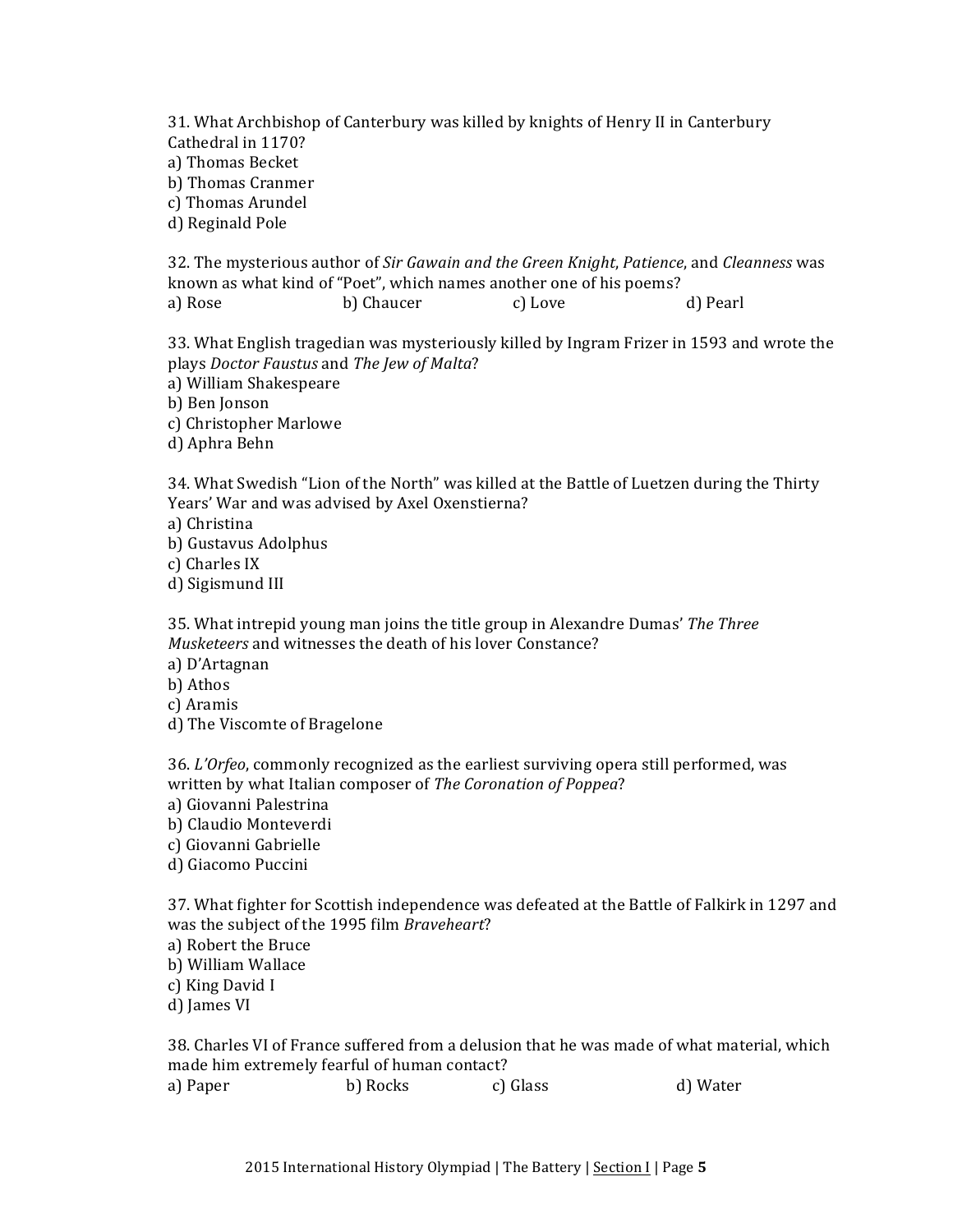39. What author of the *Spiritual Exercises* was the founder of the Jesuit order after receiving divine revelation following injuries at the Battle of Pamplona? a) Francis of Assisi b) John Calvin c) Martin Luther

d) Ignatius of Loyola

40. What military leader, also known as El Campeador, fought for Sancho II and Alfonso VI during the late 11<sup>th</sup>-century and is frequently mythologized in Spanish tradition? a) El Cid

b) Don Quixote

c) Pedro Paramo

d) Federico Garcia Lorca

41. *The Peasant Wedding*, *The Blind Leading the Blind*, and *Hunters Returning in the Snow* are all paintings by what Netherlandish artist, famous for his peasant depictions?

a) Hans Holbein the Younger

b) Pieter Bruegel the Elder

c) Jan Vermeer

d) Rembrandt van Rijn

42. What Grand Prince of Moscow, also known as "the Great", helped liberate the Golden Horde's influence on the city and renovated the Kremlin?

a) Feodor I

b) Mikhail I

c) Ivan III

d) Ivan IV

43. In 1242, Alexander Nevsky commanded Novgorod to a victory on the frozen Lake Peipus against the Livonian Branch of what order, founded to protect Christians on pilgrimages to the Holy Land?

a) Knights Templar b) Knights Hospitaller c) Order of the Dragon

d) Teutonic Order

44. A 1302 battle between France and the Country of Flanders was named for spurs of what material, which were collected by the victorious Flemish soldiers? a) Silver b) Platinum c) Ivory d) Gold

45. The tax known as the gabelle was instituted in France in the Middle Ages over what commodity, which later provoked heavy antipathy during the French Revolution? a) Salt

b) Bread

c) Gold

d) Water

46. The Revolt of the Ciompi took place in what Italian city in 1378, whose rulers included members of the Albizzi and Medici families? a) Milan b) Florence c) Rome d) Naples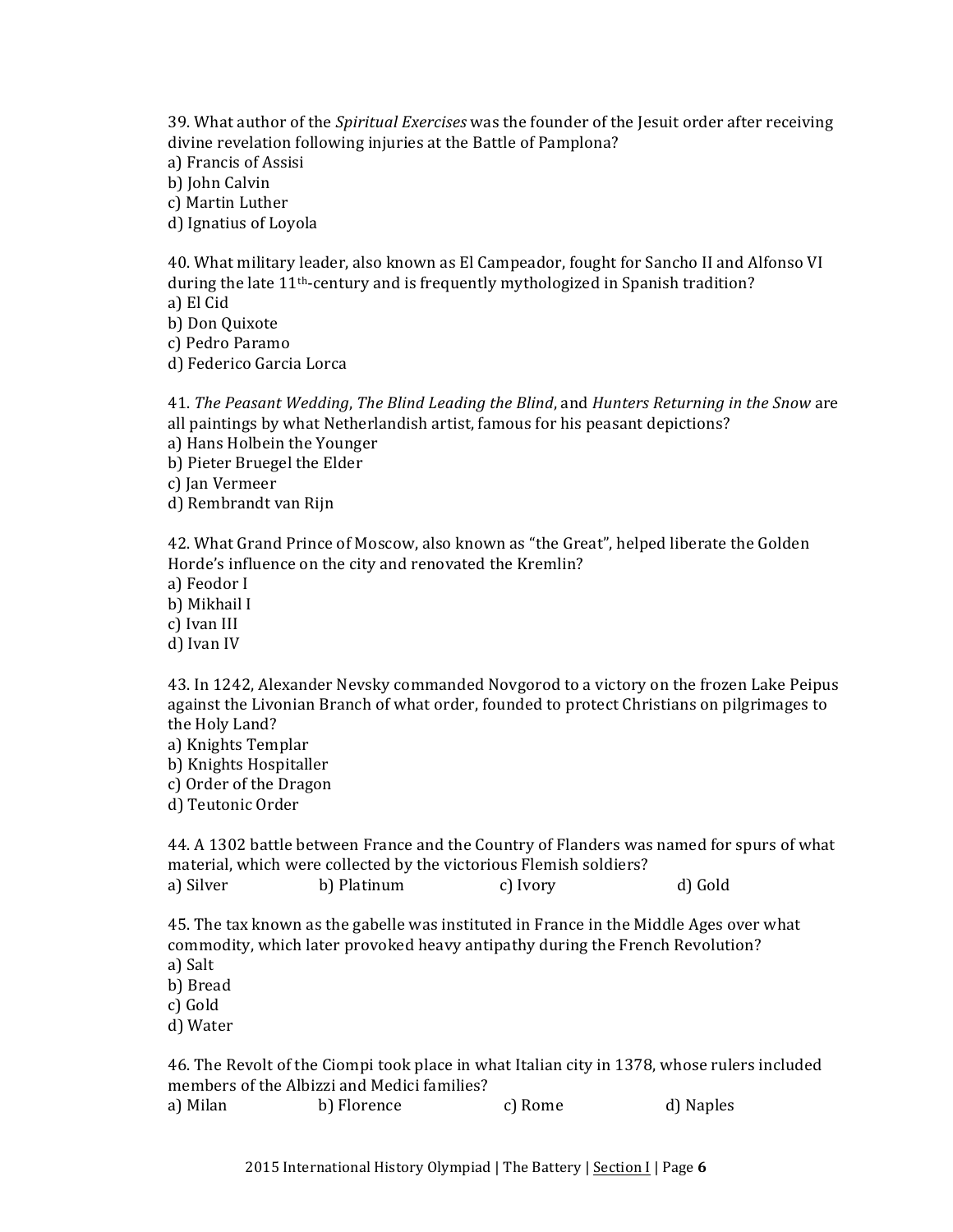$47.$  The Nika riots against Justinian I in 532 were first provoked in an arena for what activity, whose groups in Constantinople included the Blues and the Greens? a) Jousting

b) Chariot racing

c) Arena football

d) Gladiatorial fighting

48. In 1598, the Edict of Nantes helped to ensure

a) that France and Spain would not unite.

b) that Germans could choose their own religion.

c) that French Catholics would not be persecuted.

d) that French Protestants would not be persecuted.

49. Followers of John Calvin believed

a) That every Christian believer was predestined for salvation

b) That salvation comes by faith alone

c) That society required a complete moral transformation

d) That "the elect" were eternally damned

50. The *Malleus Maleficarum*

a) for was considered the standard handbook for witches

b) gave details on how to gain a confession from a heretic

c) was used by the Church to prove witches did not really exist

d) was used by Luther to justify his views of salvation by faith alone

51. The *Risorgimento* was the name of?:

a) the emergence of a prosperous Europe from the ashes of WWI

b) the name of the early secretive Italian nationalists

c) the movement to unify Italy

d) Napoleonic rule in Italy

52. Bismarck's Kulturkampf represented an effort to

a) undermine the influence of the socialists in Germany

b) point out to Europeans the true nature of the so-called Yellow Peril

c) strengthen anti-French feelings in Germany on the eve of the Franco-Prussian War

d) weaken the influence of the Catholic Church in Germany

53. The Concert of Europe, established after 1814, was first interrupted by what war?

a) the Crimean War

b) War of German Unification

c) the Franco-Prussian War

d) American Civil War

54. During the era of the French Revolution, the Thermidorian Reaction

a) terminated the Reign of Terror and led to the execution of Robespierre.

b) initiated the Reign of Terror.

c) resulted in the dissolution of the National Assembly.

d) led to the execution of Marie Antoinette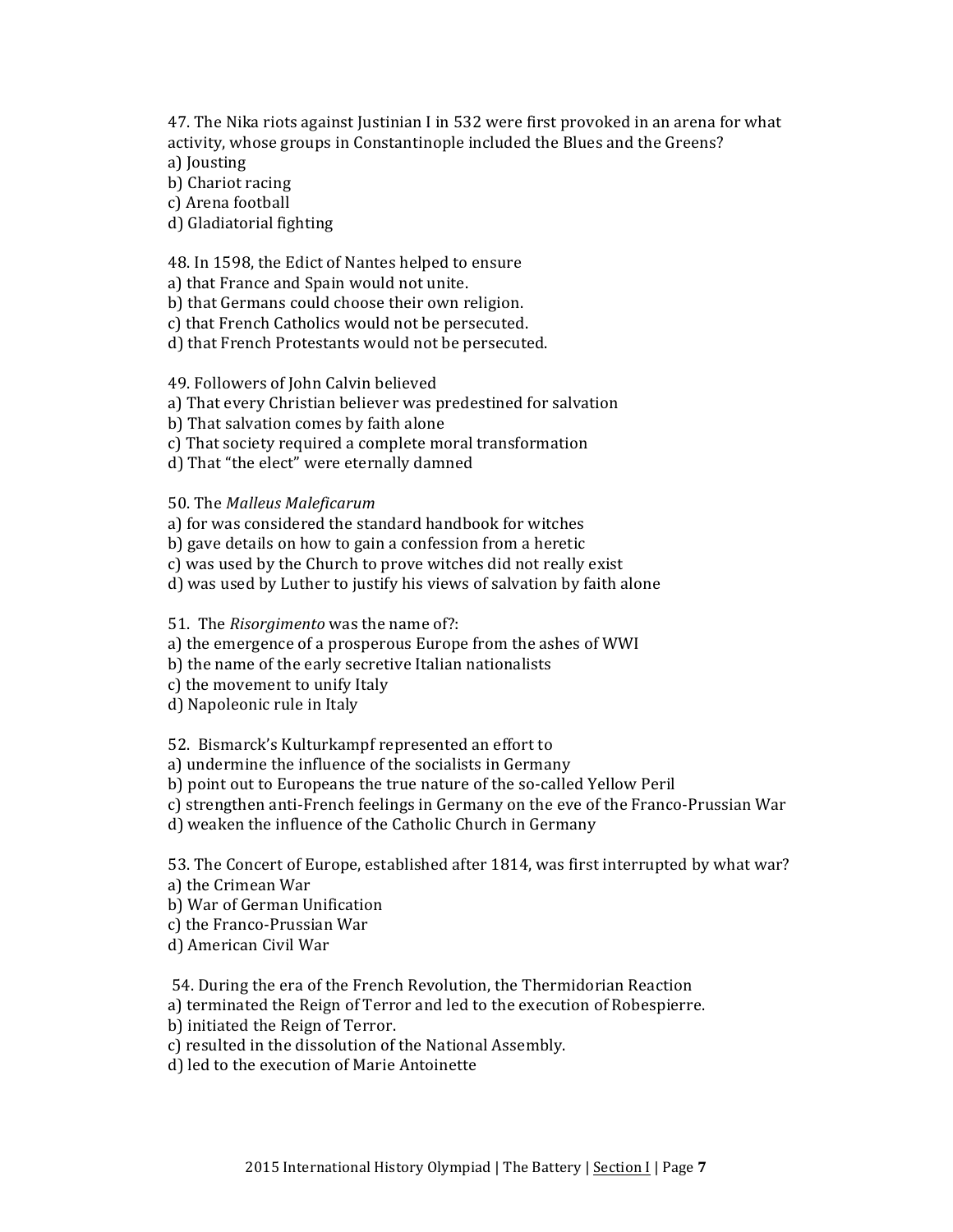55. The Ems Dispatch a) ordered the Light Brigade to make their disastrous charge at Balaklava b) triggered the Franco-Prussian War

c) justified Bismarck's *Kulturkampf*

d) ended the Seven Weeks' War

56. Which of the following would NOT be considered an Impressionist artist? a) Monet b) Manet c) Courbet d) Renoir

57. Napoleon's purpose in instituting the Continental System was to

a) defeat England through economic war

b) consolidate the separate states of Germany.

c) unify Italy.

d) punish Russia for his ill-fated invasion.

58. What event was NOT covered in the diary of Samuel Pepys, an important account of Restoration-era England?

a) Great Fire of London

b) Great Plague of London

c) Second Anglo-Dutch War

d) Coronation of Queen Elizabeth

59. Peter the Great's reforms did NOT include:

a) dissolution of the Boyar duma

b) a tax on beards

c) the abolition of serfdom

d) the Table of Ranks

60. What type of government was created in England by the Glorious Revolution?

a) absolute monarchy

b) limited monarchy

c) republic

d) democracy

61. At the end of the eighteenth century, Poland was partitioned by Prussia, Russia and a) Austria b) England c) France d) Sweden

62. The Scientific Revolution challenged Christianity because

a) it undermined the literal interpretation of the Bible

b) it disproved Jesus' divinity

c) it disproved the existence of God

d) it proved the Resurrection actually took place

63. Henry IV of France's remark "Paris is worth a Mass" is usually interpreted to mean that he

a) was a particularly devout Catholic

b) remained loyal to the Huguenots

c) put political necessity above personal beliefs

d) was insensitive in regard to religious issues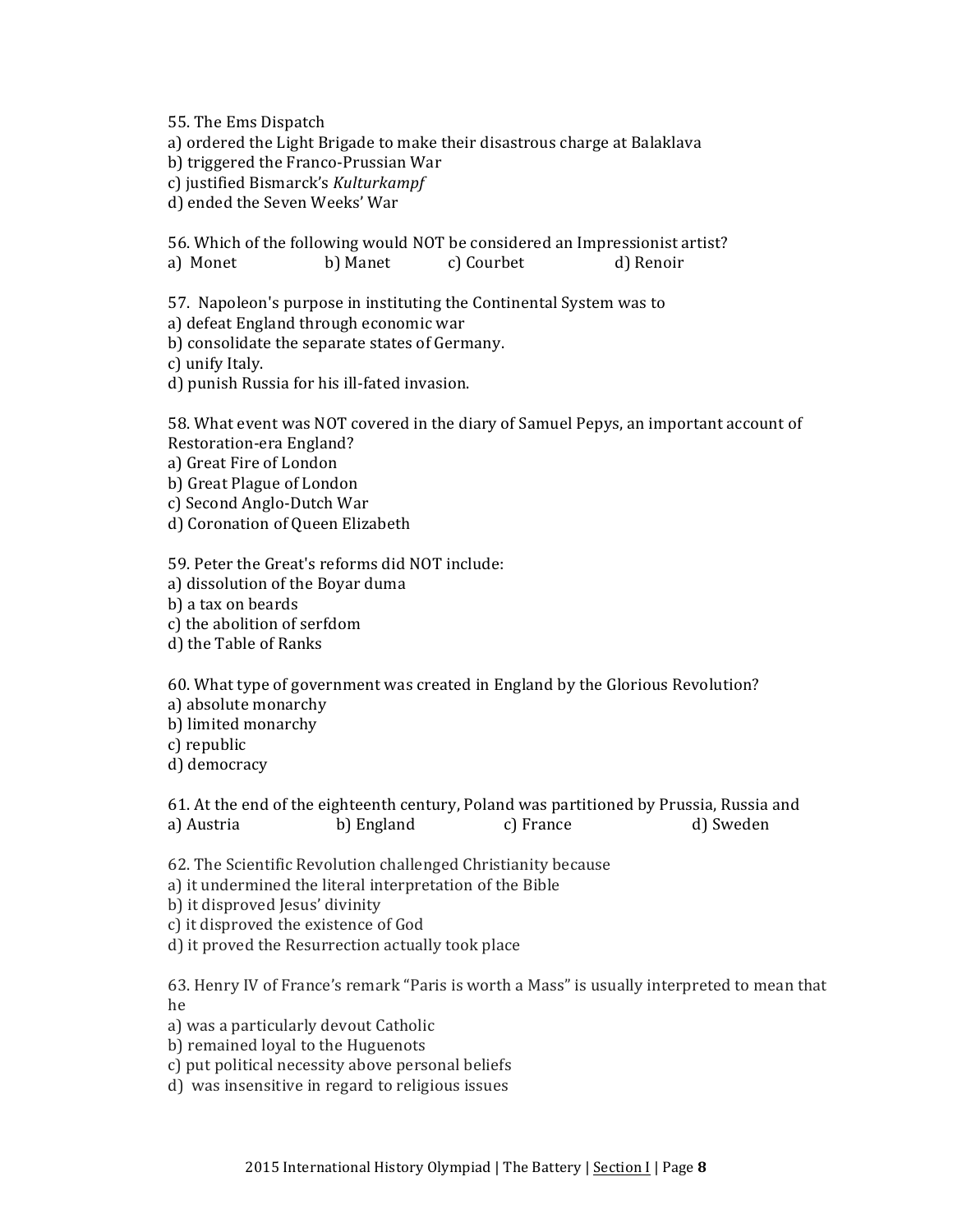64. Louis XIV supported all of the following EXCEPT a) the building of Versailles b) cooperation with the Estates General c) art and culture d) the policies of Richelieu

65. Which of the following English monarchs was executed? a) James I

b) Charles I

c) Charles II

d) James II

66. What year is called the "Year of Revolutions" for conflicts and uprisings in Italy, France, Germany, Switzerland, Poland, Hungary, and elsewhere? a)  $1666$  b)  $1801$  c)  $1848$  d)  $1900$ 

67. Emmeline Pankhurst was noted for her

a) realistic novels depicting the life of poor workers

b) impressionist paintings

c) militant activity of women's suffrage

d) contributions to the field of science and medicine

68. The Fronde happened early in the lengthy reign of what French king? a) Louis IX b) Louis XI c) Louis XIV d) Louis XVI

69. Janissaries were elite soldiers, primarily from the Balkans, that were an important part of what empire?

a) Ottoman Empire

b) Greek Empire

c) Holy Roman Empire

d) Austro-Hungarian Empire

70. Who wrote about life in early 19<sup>th</sup>-century England in works like *Sense and Sensibility* and *Mansfield Park?* a) Jane Austen b) Charlotte Bronte c) Mary Shelley d) Margaret Mitchell 71. Henry Hunt organized an 1819 event that is know best remembered by what name, which ended in the death of 15 people? a) Peterloo b) Hillsborough disaster c) Lockerbie d) Lollard uprising 72. The House of Vasa was the longtime ruling house of what country? a) Poland b) Belgium c) France d) Sweden 73. In 1955, Halldor Laxness became the sole Nobel laureate from what country? a) Greenland b) Norway c) Finland d) Iceland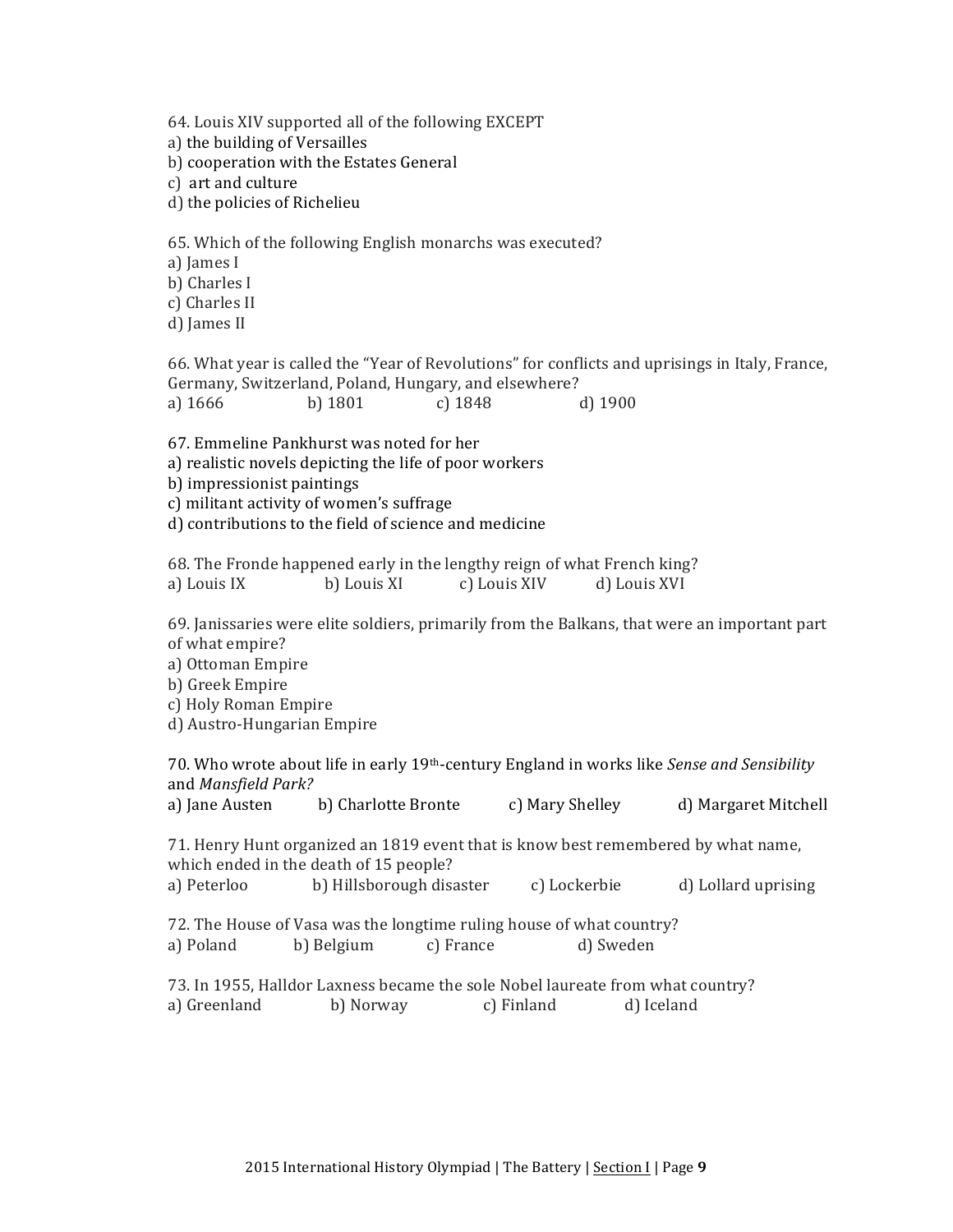| 74. In 1755, what happened to Lisbon?<br>a) It was overtaken by Abbasid troops<br>b) It was struck by a destructive earthquake<br>c) It was destroyed by peasant riots<br>d) Nothing. Absolutely nothing.                  |  |  |  |  |
|----------------------------------------------------------------------------------------------------------------------------------------------------------------------------------------------------------------------------|--|--|--|--|
| 75. Polar explorer Roald Amundsen hails from what country?<br>b) Scotland<br>c) Norway<br>a) Poland<br>d) Finland                                                                                                          |  |  |  |  |
| 76. What eccentric monarch led Sweden for most of the Great Northern War?<br>a) Gustavus Adolphus<br>b) Boleslaw XIII<br>c) Regina II<br>d) Charles XII                                                                    |  |  |  |  |
| 77. The Falange was the party of what dictator?<br>a) Francisco Franco<br>b) Philippe Petain<br>c) Benito Mussolini<br>d) Vidkun Quisling                                                                                  |  |  |  |  |
| 78) Stalin imposed the Holodomor famine on the people in what is now what present-day<br>country?<br>a) Ukraine<br>b) Bulgaria<br>c) Germany<br>d) Genovia                                                                 |  |  |  |  |
|                                                                                                                                                                                                                            |  |  |  |  |
| 79. World War I saw five battles fought near and named for what Belgian city?<br>a) Amsterdam<br>b) Antwerp<br>c) Liege<br>d) Ypres                                                                                        |  |  |  |  |
| 80. In 1894, Alfred Dreyfus was found guilty of<br>a) Passing secrets to the Germans<br>b) Embezzling funds from the French Army<br>c) Conducting unauthorized secret talks with Russia<br>d) Lying about his Jewish faith |  |  |  |  |
| 81. The union Solidarity played a key role in the political reform and the fall of Communism<br>in                                                                                                                         |  |  |  |  |
| b) Poland<br>a) Hungary<br>c) Romania<br>d) Croatia                                                                                                                                                                        |  |  |  |  |
| 82. The leading advocate for the industrialization of Russia around the turn of the century<br>was<br>a) Gregory Plekhanov<br>b) Ivan Turgenev<br>c) Nicholas I<br>d) Sergei Witte                                         |  |  |  |  |
| 83. Which of the following people was responsible for the sweeping urban design changes<br>in Paris during the 19th century?                                                                                               |  |  |  |  |
| d) Triomphe<br>a) Metro<br>b) Eiffel<br>c) Haussmann                                                                                                                                                                       |  |  |  |  |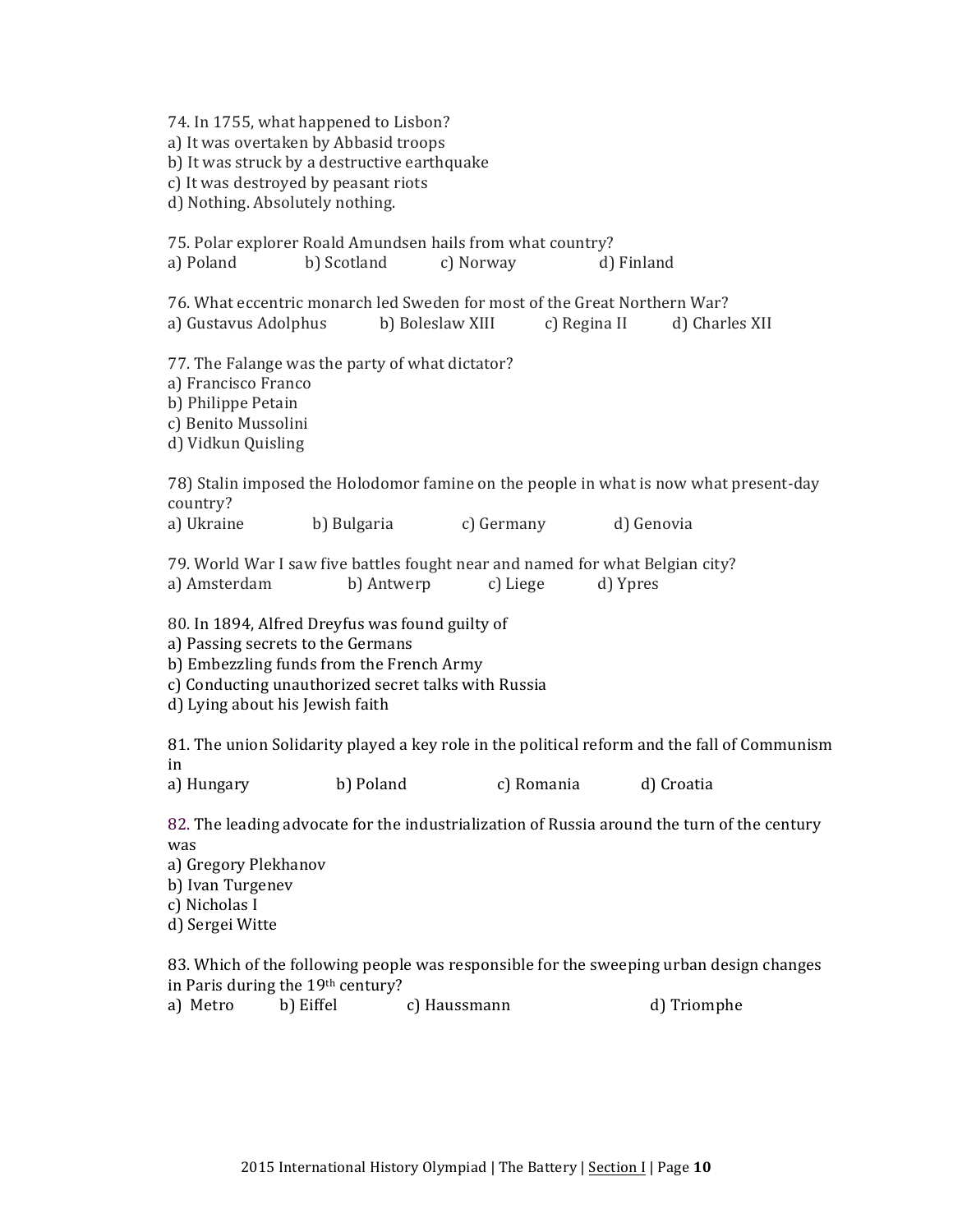84. The 19<sup>th</sup>-Century term "White Man's Burden" reflects the idea that

a) Europeans had a responsibility to improve the lives of their colonial peoples

b) Imperialism was opposed by most Europeans

c) Slavery was justified

d) Democracy was the best form of government for Asia and Africa

85. Admiral Horthy was the authoritarian leader of what nation during the 1930s?

a) Romania

b) Greece

c) Hungary

d) Austria

86. Which of the following figures is most closely associated with the creation of the First International in 1864?

a) Lenin

b) Marx

c) Disraeli

d) Witte

87. Louis Pasteur, Robert Koch and Joseph Lister were all associated with

a) the bacterial theory of disease

b) the theory of evolution

c) the international socialist movement

d) the resurgence of anti-Semitism

88. Sigmund Freud believed that the way to solve the conflicts of his psychologically disturbed patients was to

a) change their "id"

b) help them override the pleasure principle

c) trace repression back to its childhood origins

d) destroy their superego

89. Rebels headquartered out of Dublin's General Post Office unsuccessfully rebelled against Great Britain in a "Rising" named for what day? a) Christmas b) Good Friday c) July 4 d) Easter

90. The British won a major propaganda victory at the start of the First World War because

of

a) the Zimmerman telegram.

b) German atrocities in Belgium.

c) the destruction by the Germans of major Parisian landmarks.

d) the Battle of the Marne.

91. The biggest flaw with the French Maginot Line was

a) its cost made it impossible to build

b) not enough men to work the system

c) lack of public support

d) the system did not completely defend France from an invasion